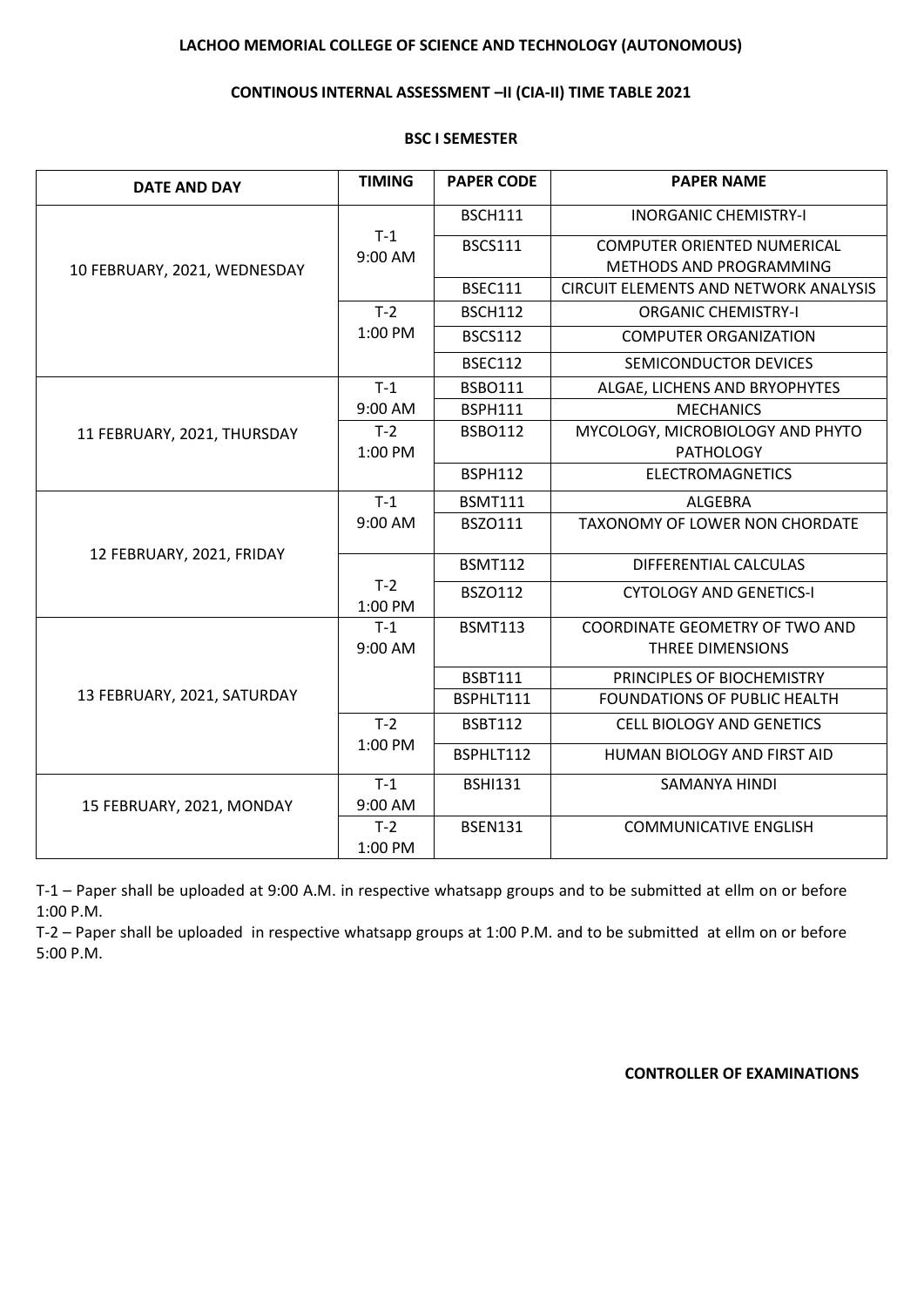# **LACHOO MEMORIAL COLLEGE OF SCIENCE AND TECHNOLOGY (AUTONOMOUS)**

### **CONTINOUS INTERNAL ASSESSMENT –II (CIA-II) TIME TABLE 2021**

### **BSC III SEMESTER**

| <b>DATE AND DAY</b>          | <b>TIMING</b>    | <b>PAPER</b>   | <b>PAPER NAME</b>                           |
|------------------------------|------------------|----------------|---------------------------------------------|
|                              |                  | <b>CODE</b>    |                                             |
|                              |                  |                | ANATOMY OF ANGIOSPERMS, ECONOMIC            |
|                              | $T-1$            | <b>BSBO311</b> | <b>BOTANY AND ETHNOBOTANY</b>               |
| 10 FEBRUARY, 2021, WEDNESDAY | 9:00 AM          | <b>BSPH311</b> | STATISTICAL AND THERMAL PHYSICS             |
|                              | $T-2$            | <b>BSBO312</b> | <b>CELL AND MOLECULAR BIOLOGY</b>           |
|                              | 1:00 PM          | BSPH312A       | ELECTRONIC DEVICES AND CIRCUITS             |
|                              |                  | BSPH312B       | DATA COMMUNICATION AND NETWORKING           |
|                              |                  | <b>BSCH311</b> | <b>INORGANIC CHEMISTRY II</b>               |
|                              | $T-1$            | <b>BSCS311</b> | <b>WEB DESIGN</b>                           |
|                              | 9:00 AM          | <b>BSEC311</b> | <b>FEEDBACK SYSTEMS</b>                     |
| 11 FEBRUARY, 2021, THURSDAY  |                  | <b>BSCH312</b> | PHYSICAL CHEMISTRY II                       |
|                              | $T-2$            | <b>BSCS312</b> | <b>OPERATING SYSTEM</b>                     |
|                              | 1:00 PM          | <b>BSEC312</b> | <b>COMMUNICATION ELECTRONICS</b>            |
|                              |                  | <b>BSMT311</b> | PARTIAL DIFFERENTIAL EQUATION AND           |
|                              | $T-1$            |                | <b>LAPLACE TRANSFORMS</b>                   |
| 12 FEBRUARY, 2021, FRIDAY    | 9:00 AM          | BSZO311        | <b>BIOLOGY OF CHORDATES</b>                 |
|                              |                  | <b>BSMT312</b> | NUMERICAL ANALYSIS                          |
|                              | $T-2$<br>1:00 PM | <b>BSZO312</b> | <b>IMMUNOLOGY AND MICROBIOLOGY</b>          |
|                              | $T-1$            | <b>BSMT313</b> | <b>DYNAMICS OF A PARTICLE</b>               |
|                              | 9:00 AM          | <b>BSBT311</b> | <b>BIOPHYSICS AND INSTRUMENTATION</b>       |
| 13 FEBRUARY, 2021, SATURDAY  |                  | BSPHLT311      | <b>EPIDEMIOLOGY II</b>                      |
|                              |                  | <b>BSBT312</b> | <b>BIOLOGY OF THE IMMUNE SYSTEM</b>         |
|                              | $T-2$<br>1:00 PM | BSPHLT312      | <b>BIOSTATISTICS AND HEALTH INFORMATICS</b> |
| 15 FEBRUARY, 2021, MONDAY    | $T-1$<br>9:00 AM | <b>BSES331</b> | <b>ENVIROMENTAL STUDIES</b>                 |

T-1 – Paper shall be uploaded at 9:00 A.M. in respective whatsapp groups and to be submitted at ellm on or before 1:00 P.M.

T-2 – Paper shall be uploaded in respective whatsapp groups at 1:00 P.M. and to be submitted at ellm on or before 5:00 P.M.

### **CONTROLLER OF EXAMINATIONS**